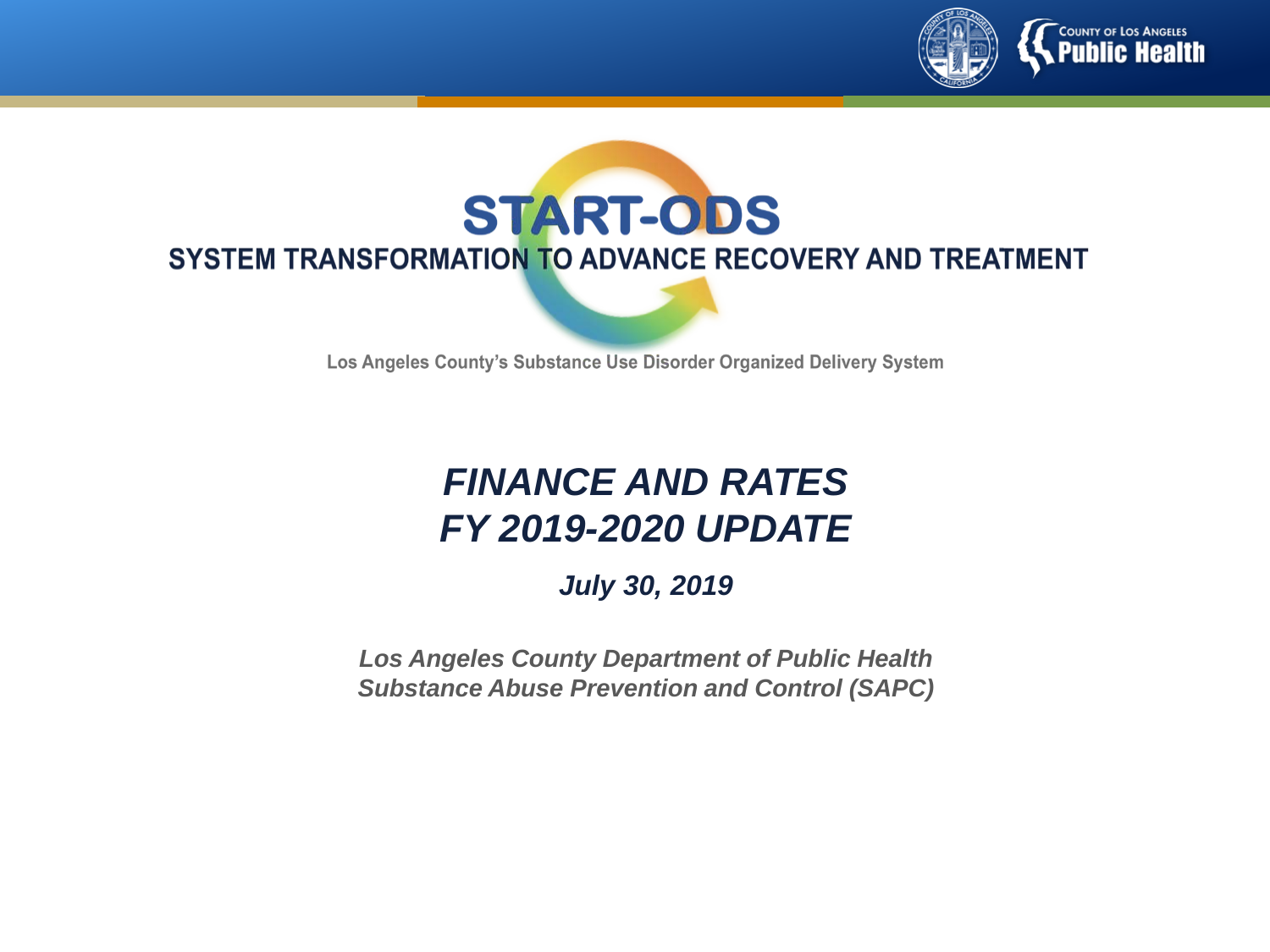

#### **POPULATION MODIFIERS:**

- The **youth modifier** has been revised and will only apply when serving youth 12 through 17 years of age, and meeting the referenced criteria, at this time. SAPC will explore development of services/criteria requirements individuals 18 through 20 at a later date.
- The **pregnant and parenting women modifier** is unchanged.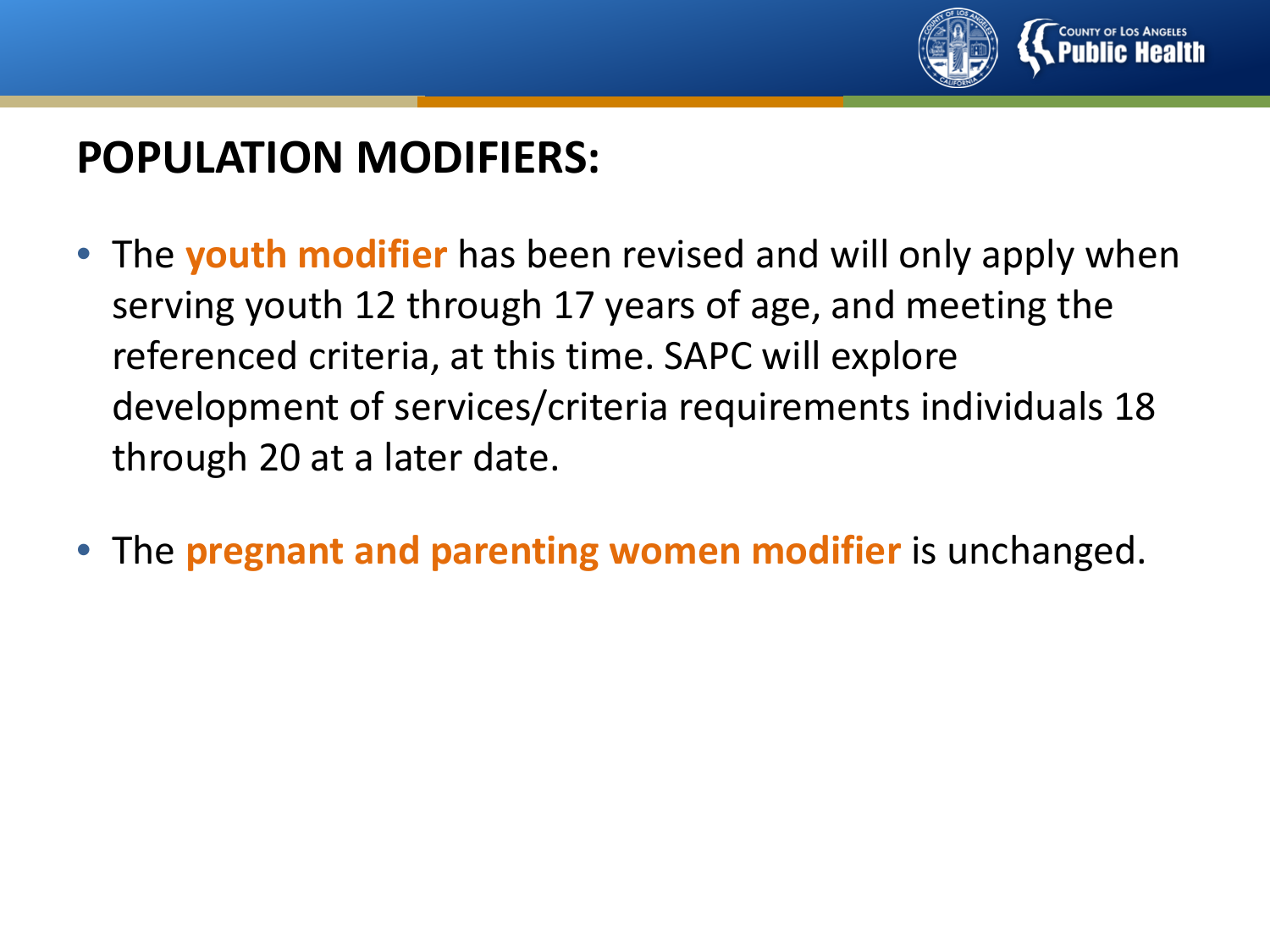

### **Staff Modifiers for ASAM 3.1, 3.3, 3.5**

- Submit the *Staff Modifier Attestation Form* for each site address and corresponding level(s) of care to [SAPCMonitoring@ph.lacounty.gov](mailto:SAPCMonitoring@ph.lacounty.gov) with copy to your assigned Contract Program Auditor by August 15, 2019.
- Form to be distributed soon.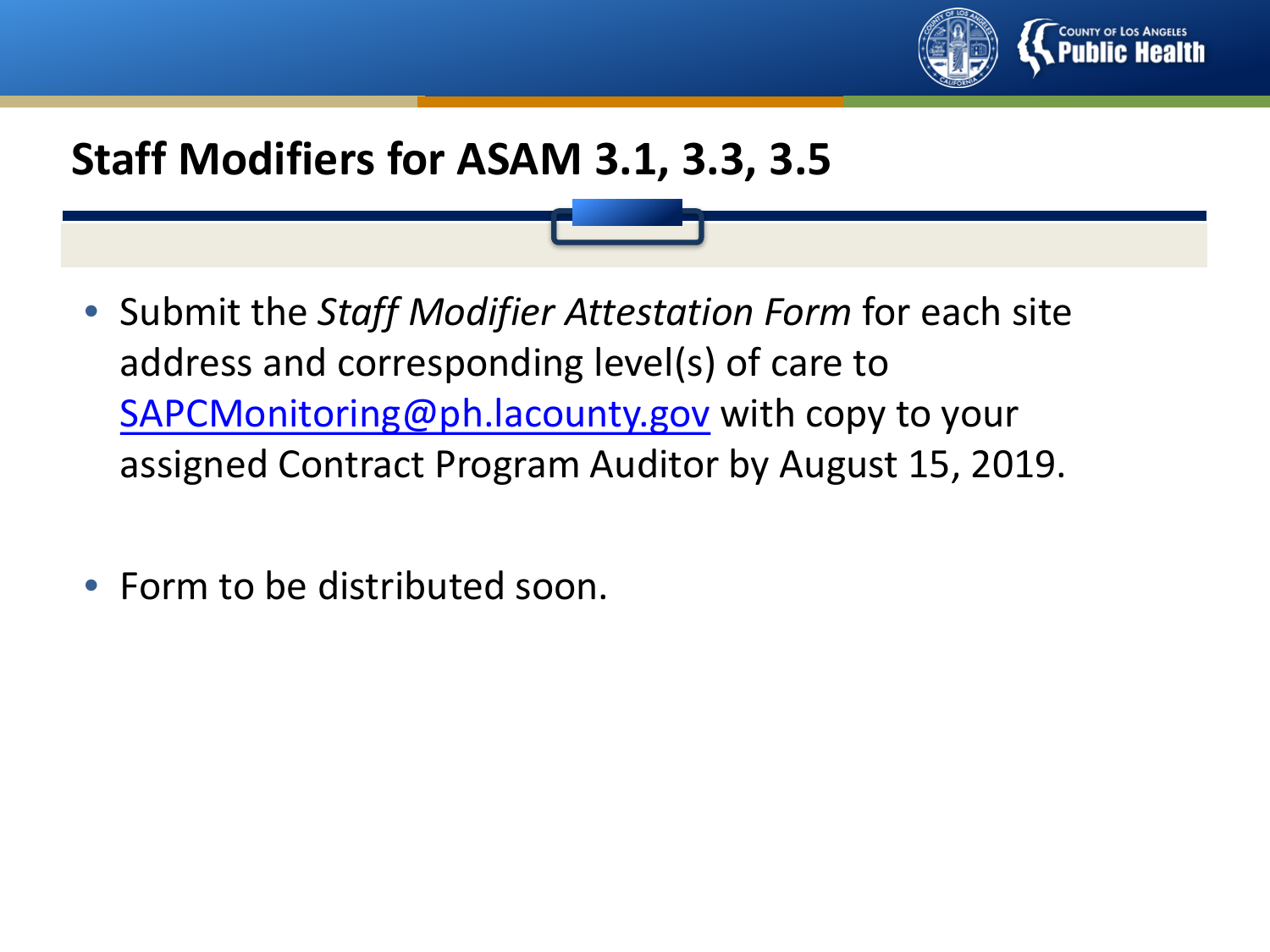

### **LICENSED PRACTITIONER - ASAM 3.1/3.5**

- **Original**: "Eligible position(s)on-site at least 10 hours per week for supervision and/or the delivery of direct services per 15-beds"
- **Revised**: "Eligible position(s) on-site a least 45-minutes per week for supervision and/or the delivery of direct services per licensed bed."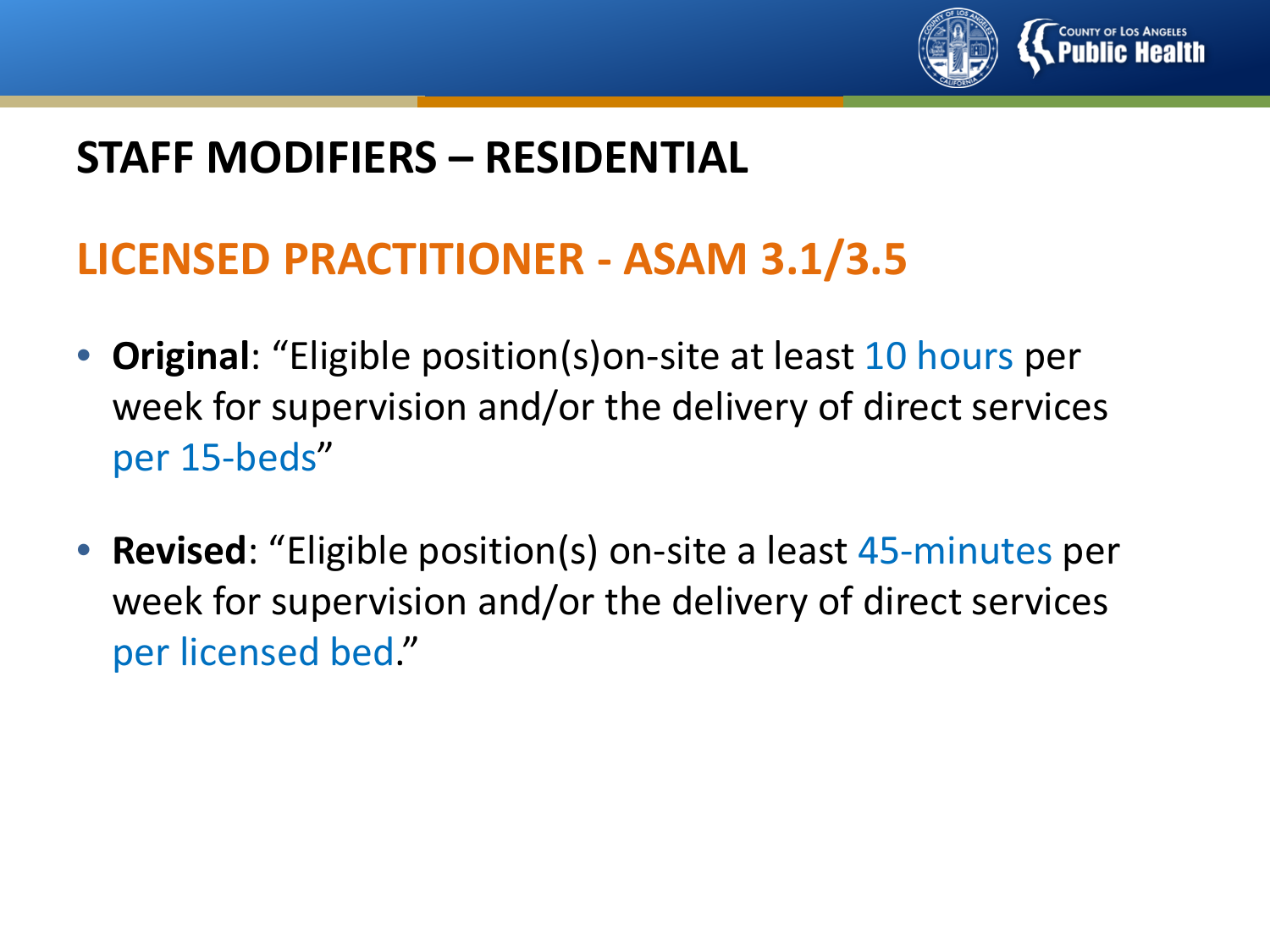

### **LICENSED PRACTITIONER - ASAM 3.3**

- **Original**: "Eligible position(s)on-site at least 15 hours per week for supervision and/or the delivery of direct services per 15-beds"
- **Revised**: "Eligible position(s) on-site a least 75-minutes per week for supervision and/or the delivery of direct services per licensed bed."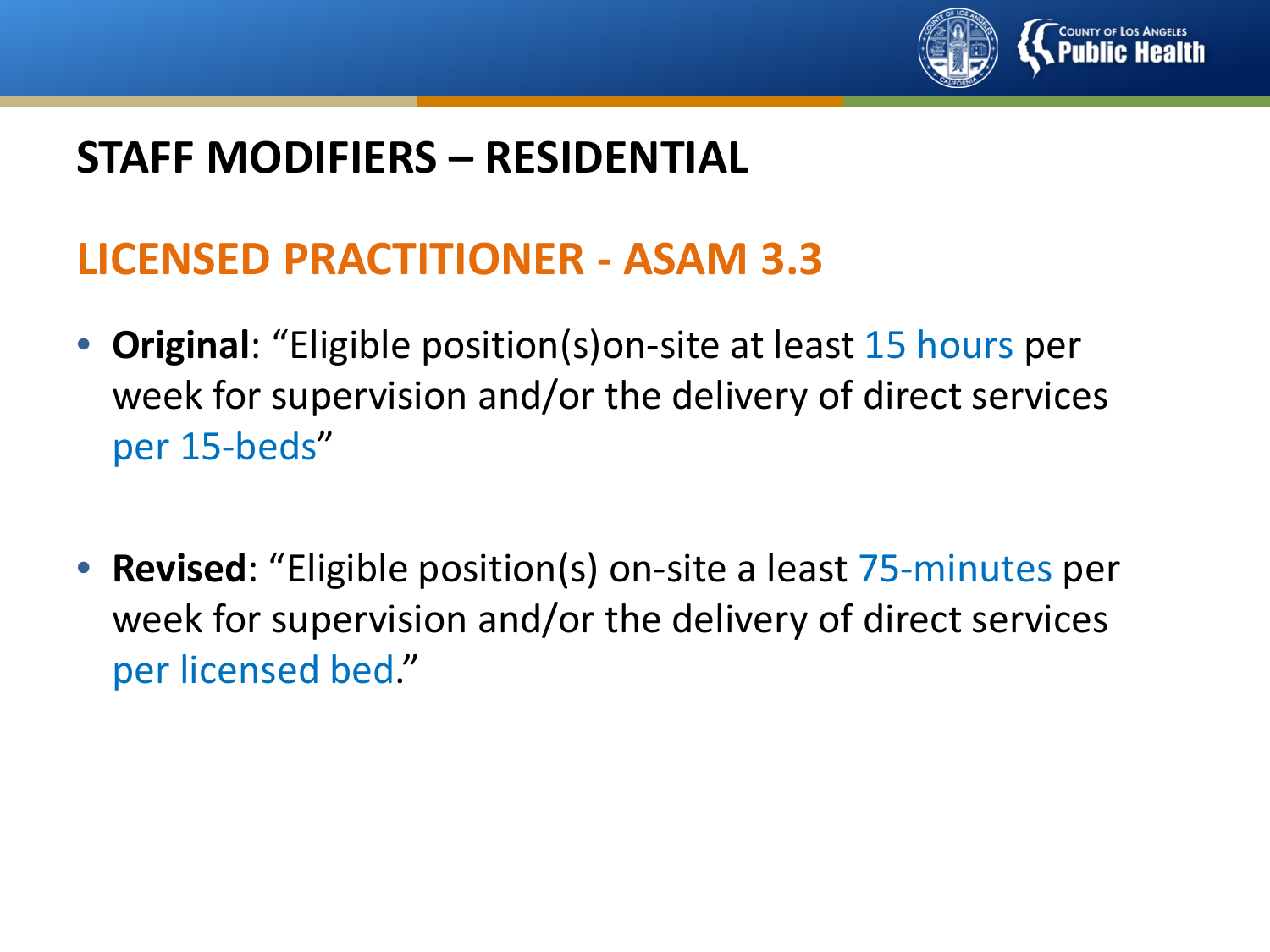

#### **LICENSED-ELIGIBLE PRACTITIONER - ASAM 3.1/3.5**

- **Original**: *"*Eligible position(s) on-site for the delivery of a total of at least 45-minutes of individual, family or group counseling services 3-days per week per 15-beds.*"*
- **Revised**: "Eligible position(s) on-site for the delivery of a total of at least 10-minutes of individual, family or group counseling services per licensed bed."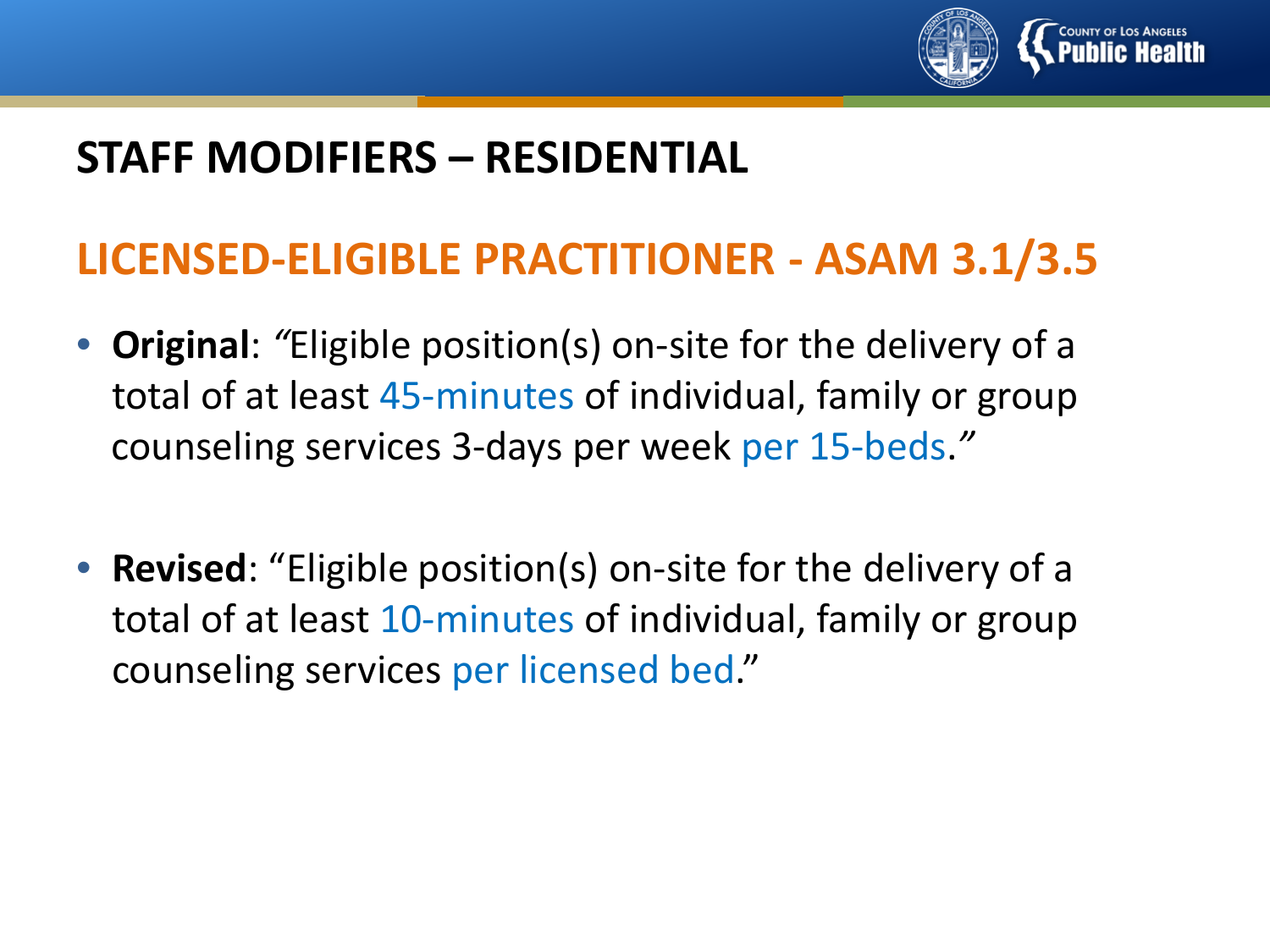

#### **LICENSED-ELIGIBLE PRACTITIONER - ASAM 3.3**

- **Original**: *"*Eligible position(s) on-site for the delivery of a total of at least 90-minutes of individual, family or group counseling services 3-days per week per 15-beds.*"*
- **Revised**: "Eligible position(s) on-site for the delivery of a total of at least 20-minutes of individual, family or group counseling services per licensed bed."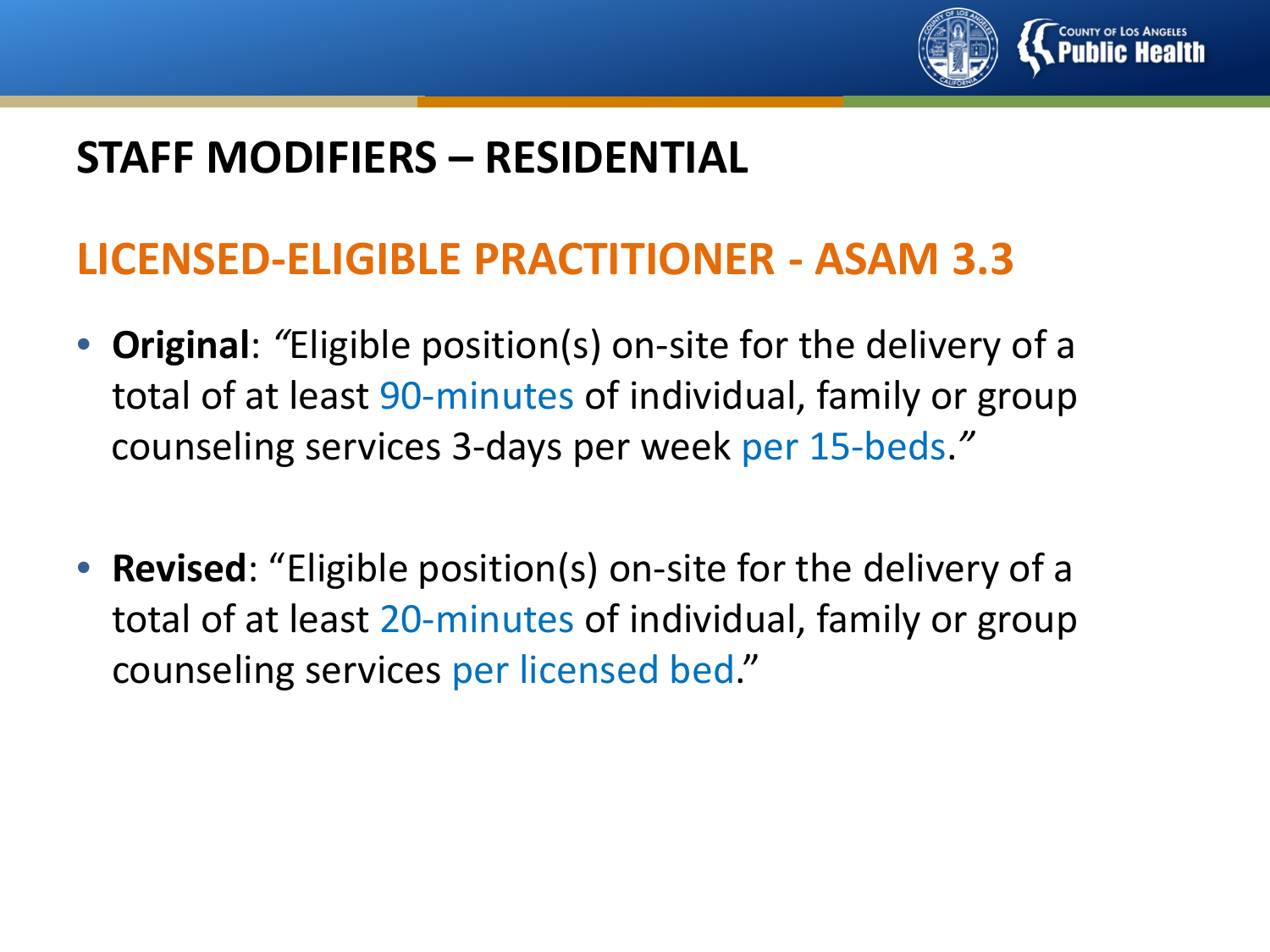

#### **STAFF MODIFIERS – RESIDENTIAL 3.1, 3.3, 3.5:**

## **CERTIFIED COUNSELOR**

- **Original**: "50% of counselors delivering direct services onsite are certified."
- **Revised**: "40% of counselors delivering direct services on-site are certified and 50% by July 1, 2020."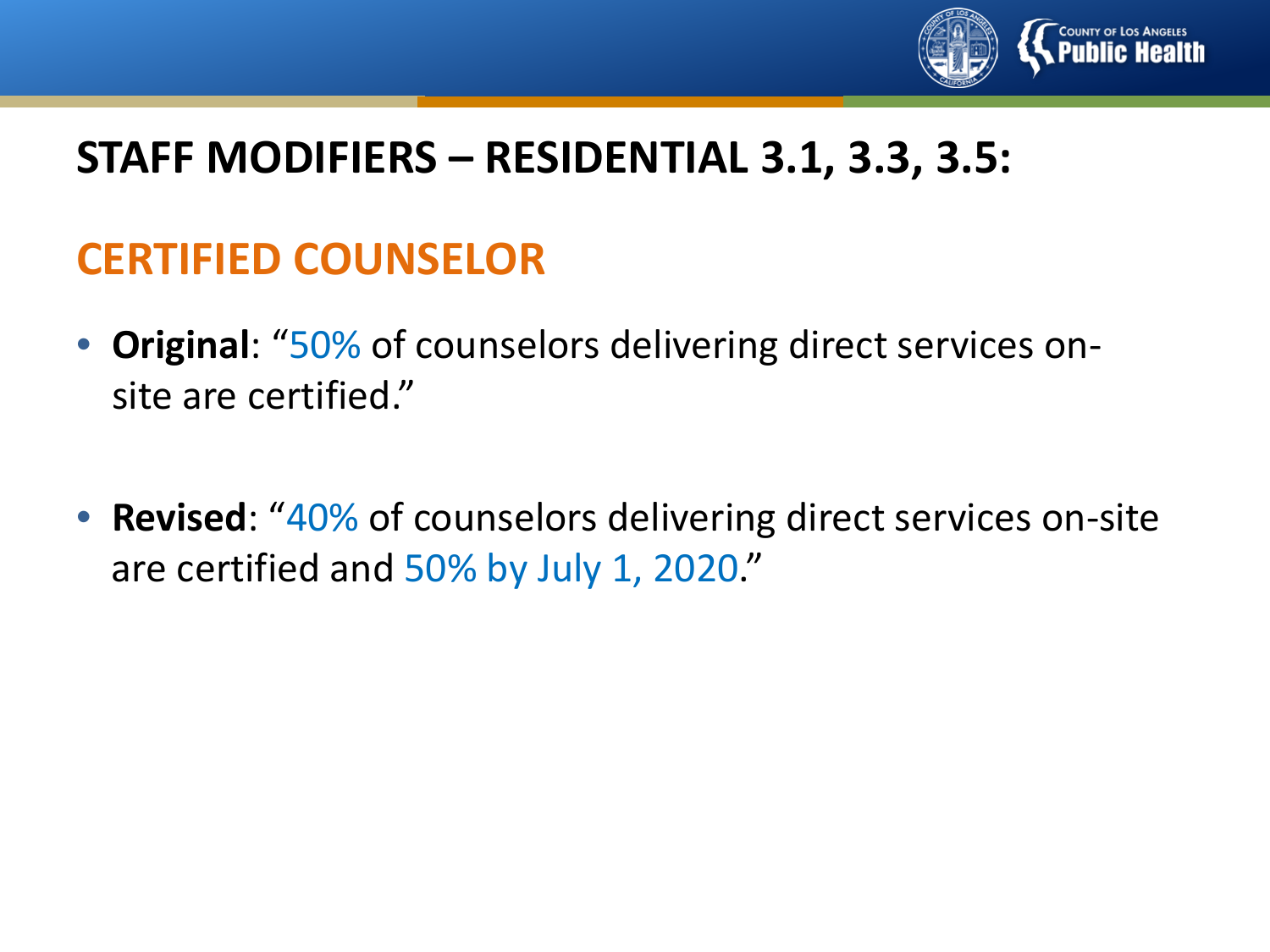

### *RESIDENTIAL PROVIDERS (3.1 – 3.3 – 3.5)*

Residentials, we want to hear from you on the staffing criteria **highlighted in blue** before we finalize the requirement!

- The goal is for the modifier to encourage providers to sustain or motivate movement to the outlined structure.
- *1. Are the expectations reasonable, if no why not?*
- *2. What modifier can you do now?*
- *3. What modifier will you work towards this year, if any?*

*Email Michelle today with your feedback: [migibson@ph.lacounty.gov](mailto:migibson@ph.lacounty.gov)*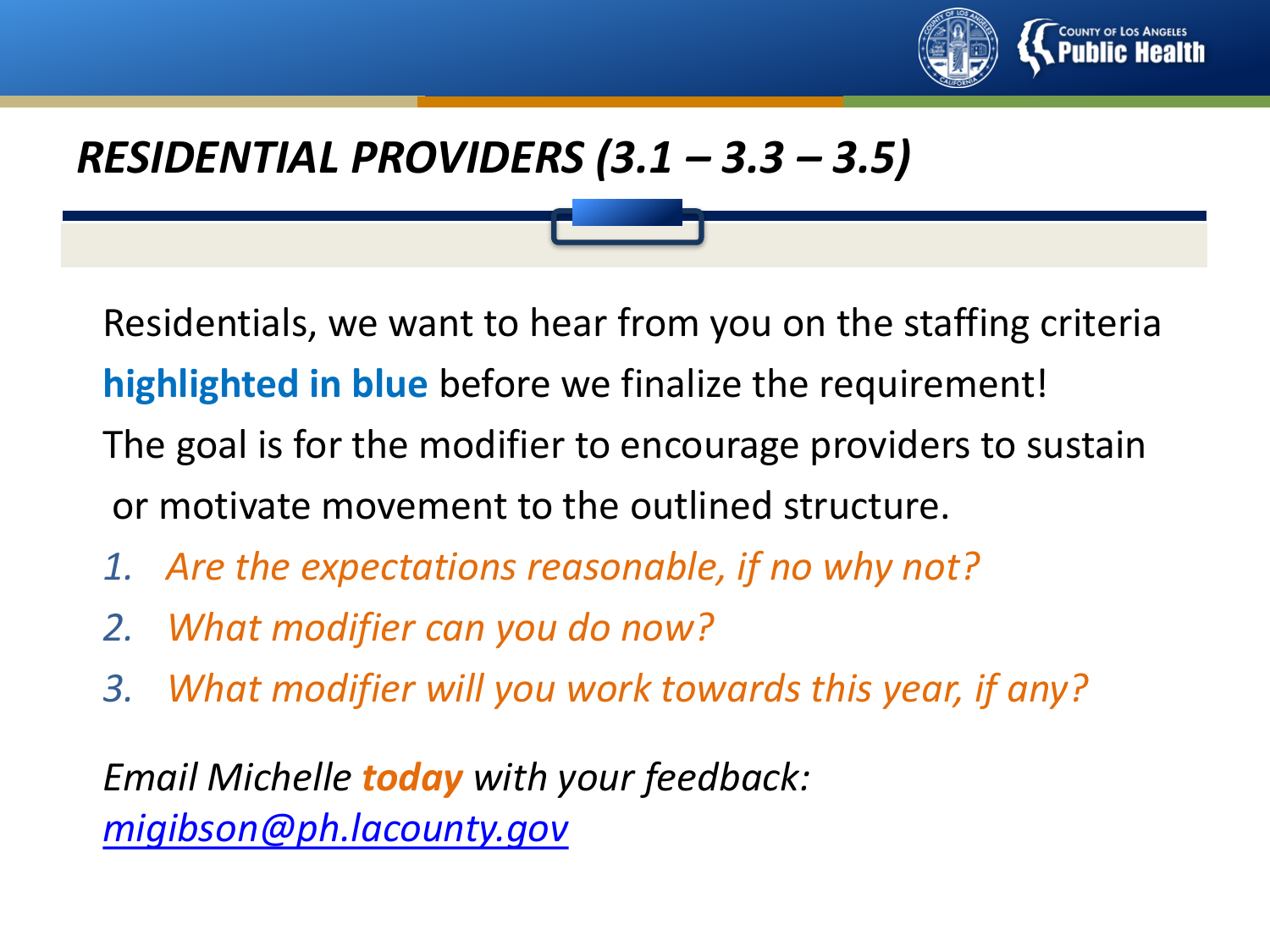

#### **DOCUMENTATION TIME: 1.0-AR, 1.0, 2.1**

- *Group Counseling and Patient Education*:
	- Interim solution pending Sage configuration is to continue with current group formula.
	- Add the start and end timed to the Progress Note or Miscellaneous Note.
- *Individual***-***Based Services*:
	- Interim solution pending Sage configuration is to add up to 10 minutes to the service duration.
	- Add the start and end time to the Progress Note or Miscellaneous Note.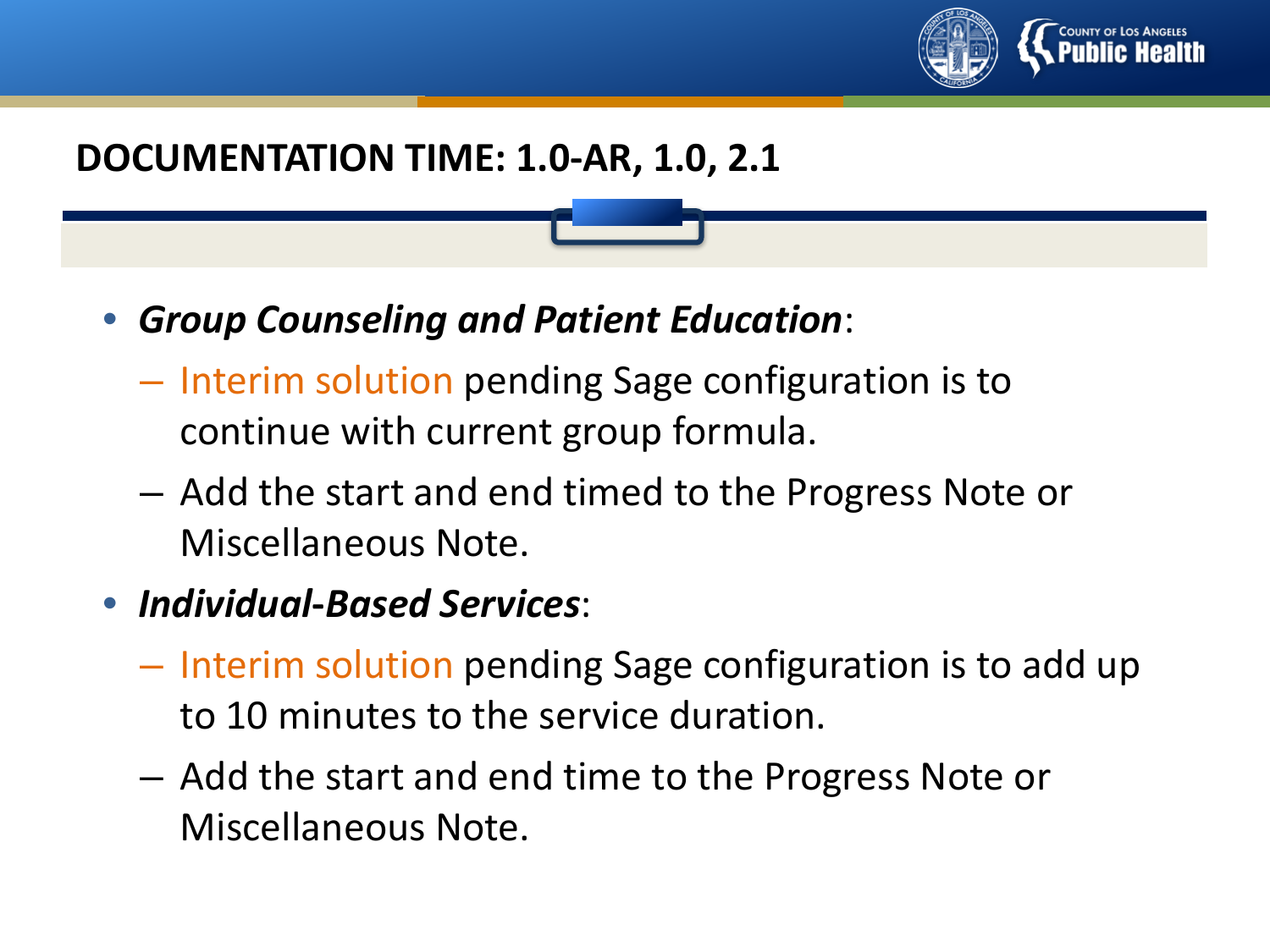

## **DOCUMENTATION TIME: ASAM 3.1, 3.3, 3.5, 1-WM, 2-WM, 3.2-WM, 3.7-WM, 4-WM**

- SAPC automatically reimburses a flat rate of \$19.03 per person per day for Network Providers who document service delivery at the **service**- or **daily**-level, **IF**:
	- Network Provider submits and follows an **agency-wide**  Policy and Procedure reflecting this standard.
	- Submit to [SAPCMonitoring@ph.lacounty.gov](mailto:SAPCMonitoring@ph.lacounty.gov) ASAP.
- Weekly documentation does not receive the bonus.
- SAPC will phase-out weekly notes beginning on July 1, 2020.
- Add start/end time of documentation to Progress or Miscellaneous Notes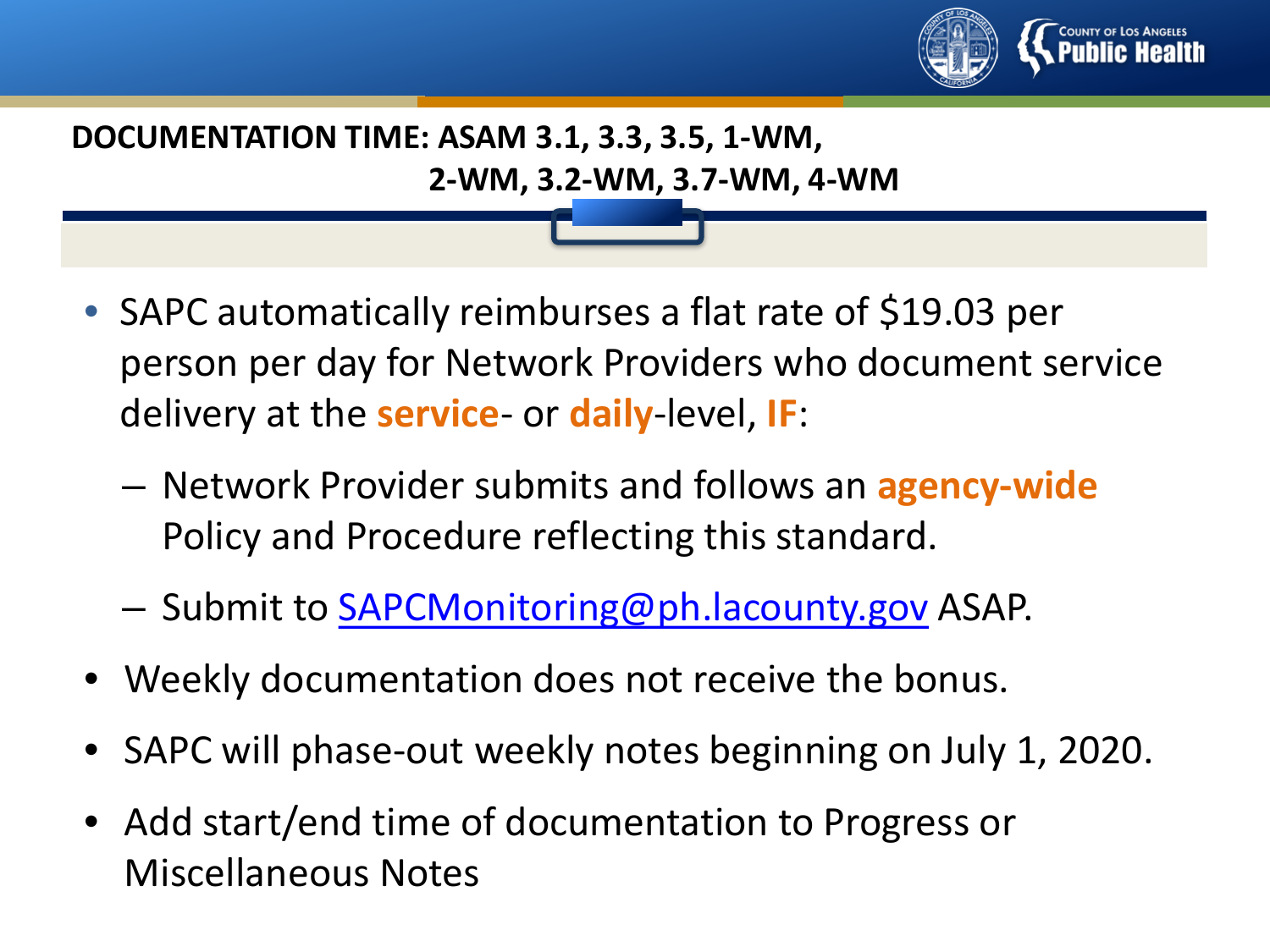

# **Alcohol and Drug Testing**

• The ability to get claim for alcohol/drug testing was an **error**  and will be corrected in the revised bulletin and matrix to be distributed shortly. Providers should still be documenting alcohol/drug testing in the electronic health record/Sage and reporting as \$0.00 billing within the claims system. This helps SAPC document what occurs within treatment programs, and is considered when we update annual rates.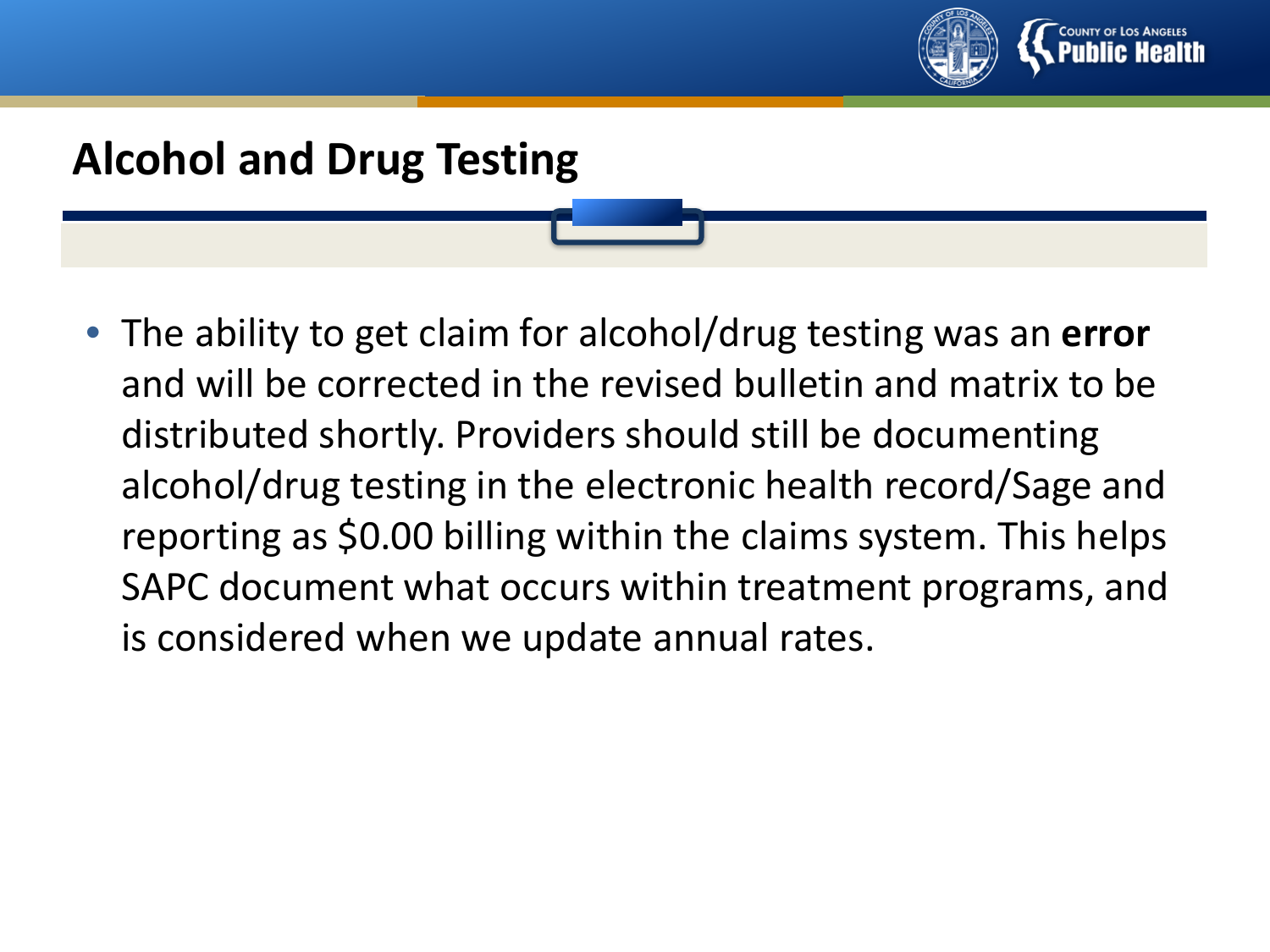

#### **TRAVEL TIME: FIELD-BASED SERVICES (FBS)**

- Travel time for Outpatient (ASAM 1.0, 1.0-AR) or Intensive Outpatient (ASAM 2.1) treatment services is on hold until Sage configuration.
- Travel time will not be paid retroactively.